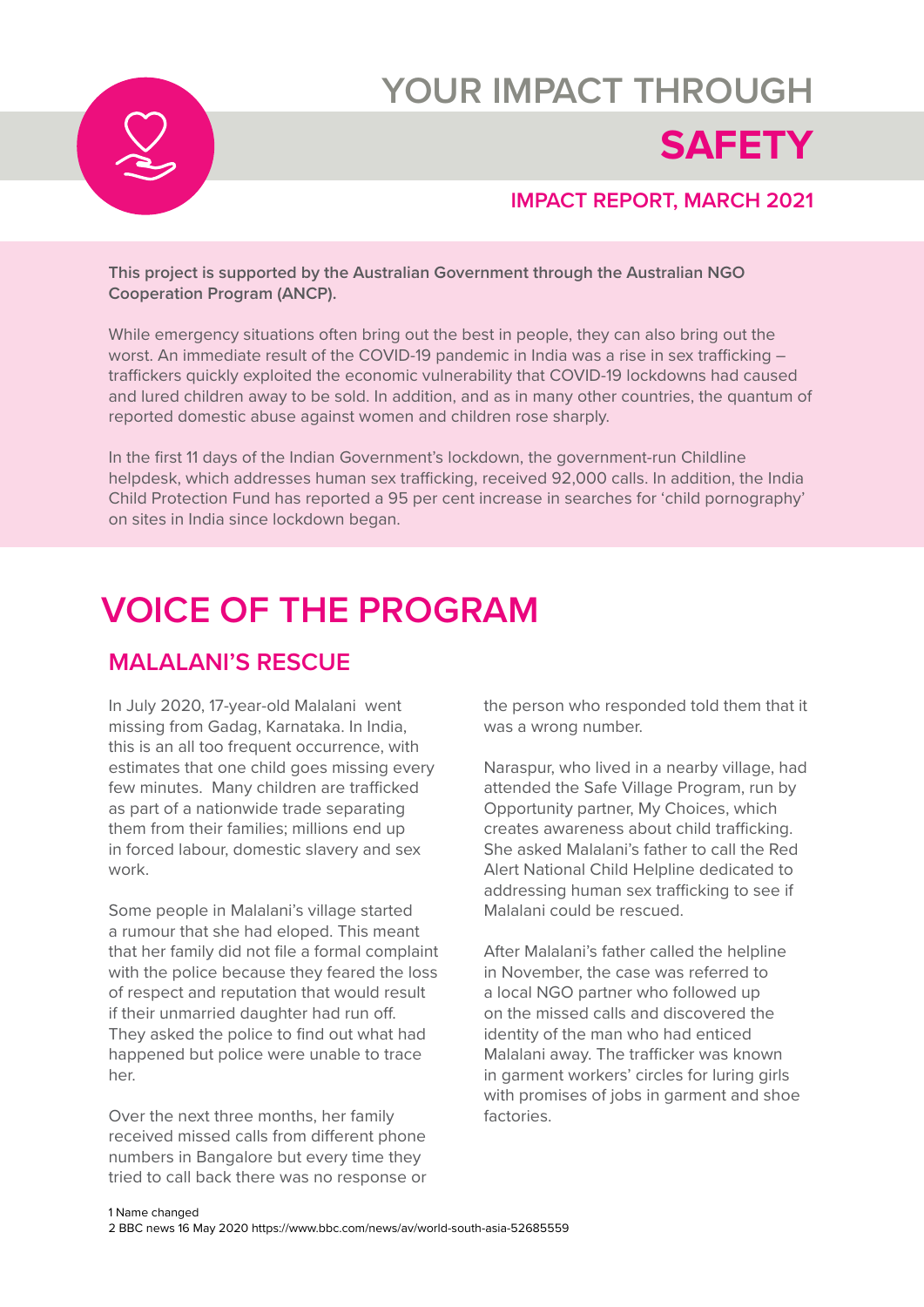# YOUR IMPACT THROUGH **SAFETY**

#### **IMPACT REPORT, MARCH 2021**

Two women from the local NGO started a conversation with the trafficker, asking for a job. He promised them a job in Anekal but only if they came to stay in a nearby village. When the women agreed, the trafficker gave them his office address in Jigani.

On 8 December 2020, the two women went to meet the trafficker, while a third person coordinated with police in Bengaluru and Jigani. Malalani had been taken 700 kilometres south to Tamil Nadu and forcibly married. With the assistance of the Jigani police, Malalani was rescued and the trafficker was arrested. Malalani is now safe and was able to tell police about other women who had been trafficked. The police are trying to trace them, too.

*Data to December 2020*

## **OPERATION RED ALERT HIGHLIGHTS**

From August to November 2020 the Safe Village Program reached **64,441 participants** in 237 villages, distributing 40,246 comic books with anti-trafficking messaging and reinforcing key messages with social media campaigns. The Safe Village Program teams also distributed relief supplies, responding to the grave hardship that COVID-19 restrictions had caused.

By using targeted text messages and mass media community radio broadcasts the team broadened the reach of their antitrafficking and women's safety messages to **70,000 people per month**.

Distressed helpline callers were geographically mapped using the SafeTracker tool which incorporates data from Operation Red Alert's implementing partners.

**2,497,002 beneficiaries** December 2020 **2,444,441 beneficiaries** June 2020

Using this digital data collection tool, all helpline callers and local champions of the Safe Village Program who have been trained to be vigilant to risks of child trafficking were contacted regularly with text messages.

**2,497,002 4,706**

**community members benefiting**  from trafficking prevention measures

**safe village programs**  in some of India's most vulnerable villages

**calls for assistance**  on the Red Alert helpline **10,000**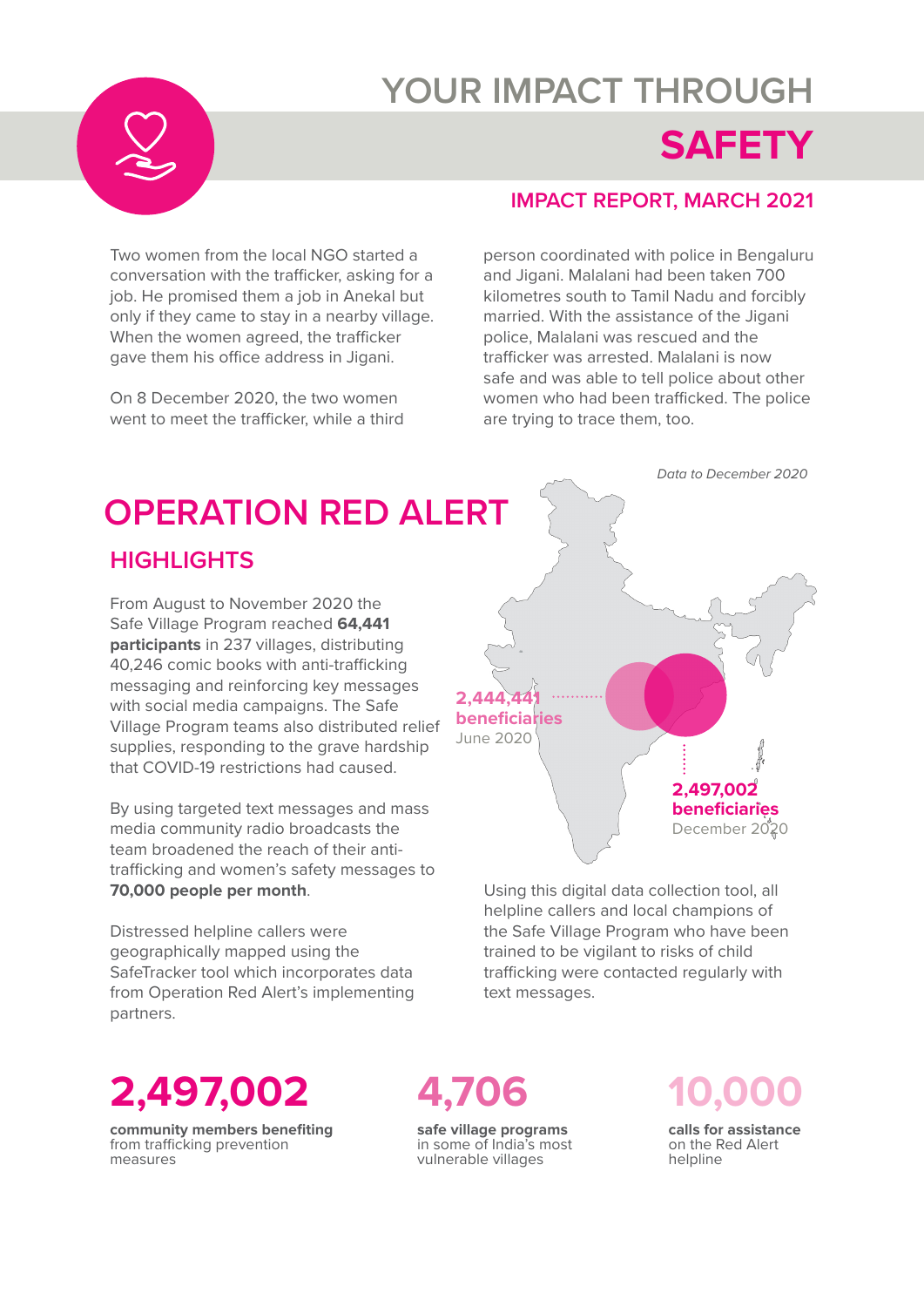# YOUR IMPACT THROUGH



## **SAFETY**

#### **IMPACT REPORT, MARCH 2021**

# **OPERATION PEACEMAKER**

### **HIGHLIGHTS**

Operation PeaceMaker expanded operations from four states reaching poorer rural communities and is now active in six states. During the COVID-19 lockdowns, Operation PeaceMaker recruited and trained new counsellors across West Bengal, Rajasthan and Jharkhand, creating awareness of domestic violence and conducting counselling sessions for women. Between August and December 2020, the team ran 541 meetings that reached 15,189 community members and students in these communities.

The PeaceMaker prevention program helps young students (female and male) become agents for change in their local communities. At the end of 2020, over 180,000 high-school and college students and adults had been trained in the prevention of domestic violence. From October to December 2020, counsellors handled over 2,300 domestic violence cases that had been referred through community-based Peacemakers or via the police.

Operation PeaceMaker launched a national toll-free helpline service they promoted through local community radio to address the huge spike in domestic violence during lockdown. The PeaceMakers and counsellors reached out to over 1,000 clients in their database to stay connected with the women they knew, and offered

**183,078 beneficiaries** December 2020 \$ **152,584 beneficiaries** June 2020

their support. They were overwhelmed with gratitude for reaching out – these oftenisolated women felt comforted knowing someone was looking out for them. In some cases they used encrypted WhatsApp messaging groups to provide privacy for women who were concerned that their husbands or mothers-in-law might record their conversations or track their calls.

Engaging the local police in domestic violence training is a critical step in changing how women are treated when reporting a crime. Links with Telangana police were strengthened when 2,000 police officers received domestic violence training from Opportunity partner, My Choices. Training was also expanded for the community volunteers called Margadarshaks and Sangamitras to equip them to be change agents in their communities.

**183,078 community members benefiting**  from violence prevention training



**active PeaceMakers**  supporting their communities



**cases handled**  through counselling, rights education, and legal aid